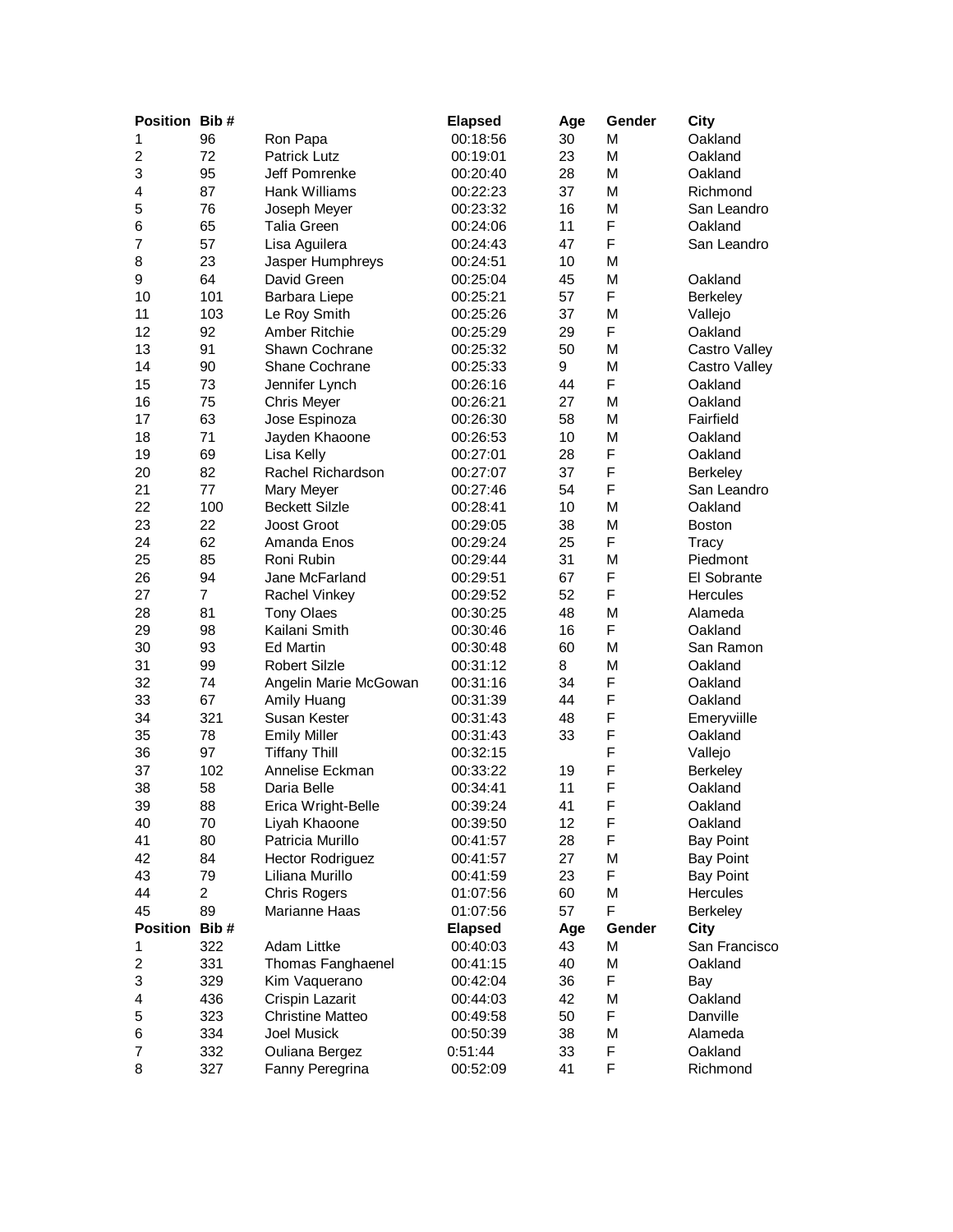| $\boldsymbol{9}$ | 335  | Jessica Musick         | 00:56:11       | 37  | F      | Alameda             |
|------------------|------|------------------------|----------------|-----|--------|---------------------|
| 10               | 324  | <b>Robert Mills</b>    | 00:56:56       | 42  | M      | Oakland             |
| 11               | 306  | Jon Thorpe             | 00:57:29       | 43  | M      | Oakland             |
| 12               | 337  | Seth Ducey             | 01:02:06       | 45  | M      |                     |
| 13               | 336  | Mari Almeida           | 01:04:12       | 44  | F      | Oakland             |
| 14               | 424  | <b>Madeleine Matz</b>  | 01:05:57       | 18  | F      | San Francisco       |
| 15               | 333  | Amy Bouchard           | 01:08:22       | 39  | F      | Alameda             |
| 16               | 313  | <b>Heather Appel</b>   | 01:10:06       | 39  | F      | Oakland             |
| 17               | 314  | Marc Babin             | 01:10:18       | 64  | M      | Emeryville          |
| 18               | 318  | Nick Gonzalez          | 01:16:14       | 38  | M      | <b>Bay Point</b>    |
| 19               | 320  | JJ Houston             | 01:16:30       | 41  | M      | Pleasant Hill       |
| 20               | 325  | Dawn Mulgrew           | 01:16:46       | 59  | F      | Martinez            |
| 21               | 421  | Julianne Kloos         | 01:18:11       | 53  | F      | <b>Walnut Creek</b> |
| 22               | 316  | Alisha Blake           | 01:22:24       | 43  | F      | Oakland             |
| 23               | 317  | Alicia Connor          | 01:22:28       | 40  | F      | San Francisco       |
| 24               | 326  | Agatha Panday          | 01:22:33       | 35  | F      | <b>OAKLAND</b>      |
| 25               | 302  | Georges Clevenger      | 01:24:00       | 80  | M      | Oakland             |
|                  |      |                        |                |     |        |                     |
| <b>Position</b>  | Bib# |                        | <b>Elapsed</b> | Age | Gender | City                |
| 1                | 419  | <b>Daniel Ditty</b>    | 01:04:54       | 44  | M      | Oakland             |
| $\overline{c}$   | 432  | Edison Zuluaga         | 01:08:16       | 30  | F      | Berkeley            |
| 3                | 438  | Evan Paul              | 01:08:22       | 40  | M      | Piedmont            |
| 4                | 433  | Jenny Brown            | 01:10:28       | 29  | F      | Oakland             |
| 5                | 426  | David Nicely           | 01:17:58       | 56  | M      | <b>Berkeley</b>     |
| 6                | 404  | <b>Michael Barnard</b> | 01:22:39       | 47  | M      | Oakland             |
| 7                | 437  | Cynthia Zarate         | 01:22:40       | 37  | F      | Oakland             |
| 8                | 431  | Ed Weil                | 01:22:56       | 62  | M      | El Cerrito          |
| 9                | 423  | Ethan Ligon            | 01:24:00       | 50  | M      | Berkeley            |
| 10               | 420  | Sharine Hasbun         | 01:27:03       | 32  | F      | San Jose            |
| 11               | 427  | Luan Nio               | 01:28:43       | 35  | F      | Oakland             |
| 12               | 428  | Nancy Patten           | 01:28:49       | 53  | F      | Emeryville          |
| 13               | 422  | Annette Lee            | 01:33:28       | 57  | F      | Emeryville          |
| 14               | 434  | Sarah Liu              | 01:34:49       | 50  | F      | <b>Berkeley</b>     |
| 15               | 435  | <b>Ernest Isaacs</b>   | 01:35:56       | 77  | M<br>F | El Sobrante         |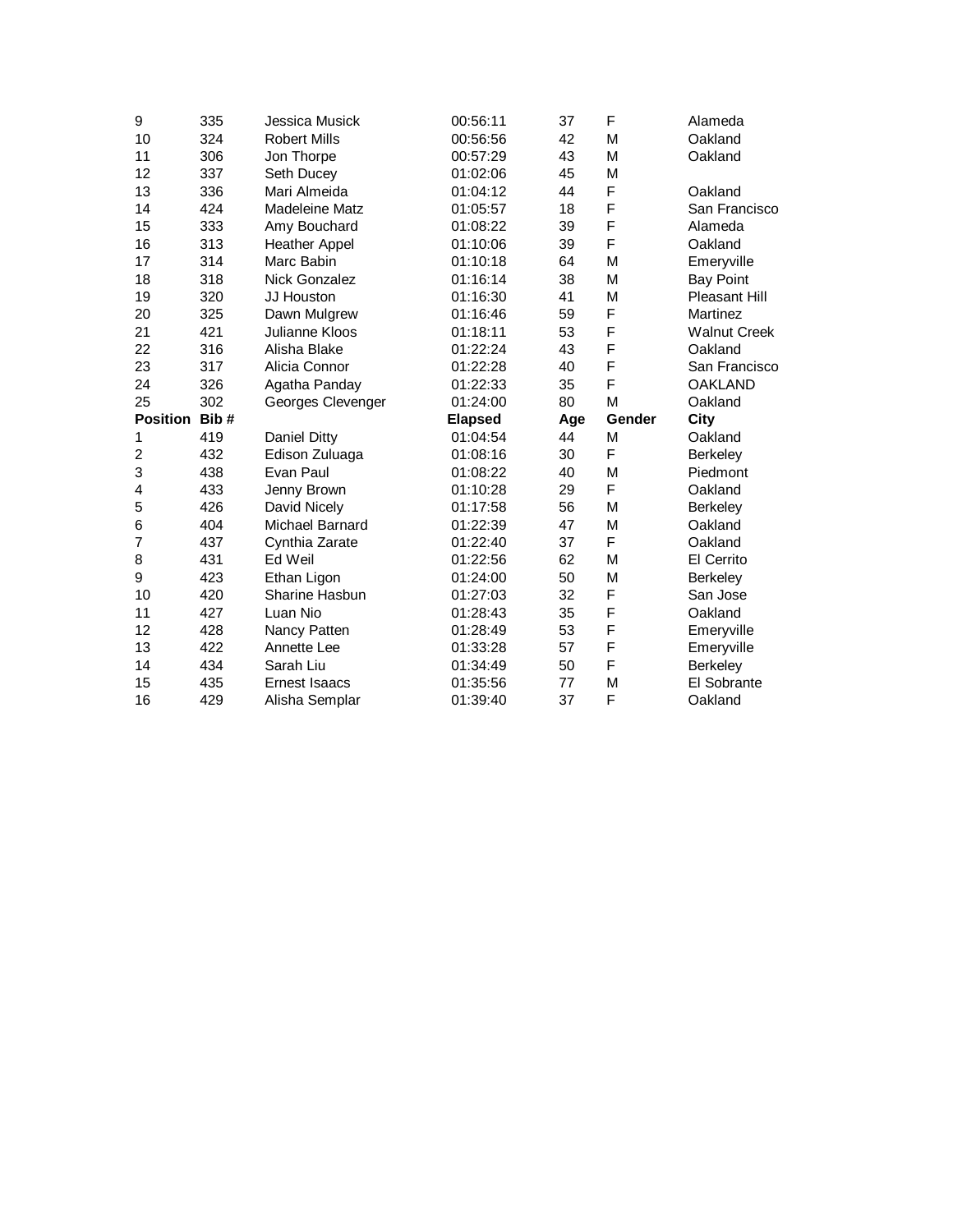| Division        |
|-----------------|
| 5K              |
| 5K              |
| 5K              |
| 5Κ              |
| 5Κ              |
| 5Κ              |
| 5Κ<br>5K        |
| 5K              |
| 5K              |
| 5K              |
| 5Κ              |
| 5Κ              |
| 5Κ              |
| 5Κ              |
| 5Κ              |
| 5Κ              |
| 5K              |
| 5K              |
| 5Κ              |
| 5Κ              |
| 5Κ              |
| 5Κ              |
| 5K              |
| 5k<br>5K        |
| 5K              |
| 5K              |
| 5Κ              |
| 5Κ              |
| 5Κ              |
| 5Κ              |
| 5Κ              |
| 5K              |
| 5K              |
| 5K              |
| 5K              |
| 5Κ              |
| 5Κ              |
| 5Κ<br>5Κ        |
| 5K              |
| 5K              |
| 5K              |
| 5K              |
| <b>Division</b> |
| 10K             |
| 10K             |
| 10K             |
| 10K             |
| 10K             |
| 10K             |
| 10K             |
| 10k             |